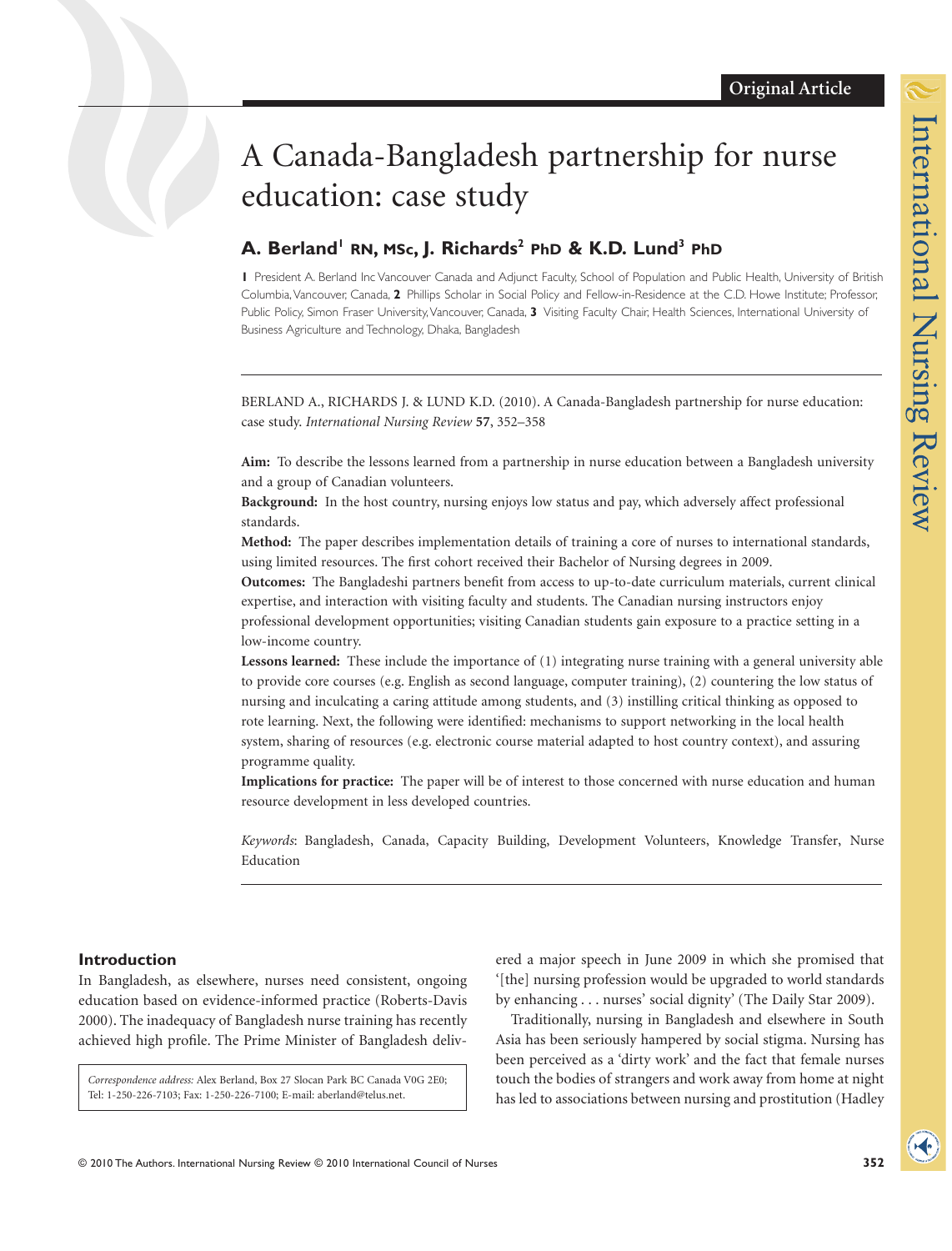et al. 2007). These views create significant social and academic barriers to improvement.

If Bangladesh can improve the quality of its nurse education programmes, practice standards will be raised, the social perceptions and credibility of nursing will slowly increase, nurses will be able to demand better wages, more nurses will be attracted to the profession, and patient care will improve. This paper describes an experimental programme that can potentially contribute to such a 'virtuous cycle'.

## **Problem statement – nursing services in Bangladesh need major improvement**

With over 160 million people, Bangladesh ranks seventh in the world by population. Modest economic growth in the last decade has reduced the 'dollar a day' poverty rate to approximately 40 per cent (World Bank 2009, p. 8). Still, it remains a poor country.

In Bangladesh, the Directorate of Nursing Services under the Ministry of Health and Family Welfare employs the majority of practising nurses. According to the World Health Organization, of approximately 22 000 nurses registered with the Bangladesh Nursing Council, about 15 000 work in the public sector, 3000 in the private sector and another 3000 overseas (World Health Organization 2009a) At the same time, there exists a large pool of unemployed nurses, estimated at several thousand. While their representatives blame the government for not hiring to fill nurse vacancies, many health administrators complain that domestically trained nurses are ill prepared for practice.

As of 2005, there were 43 000 physicians in Bangladesh, each serving an average of 3200 people; the comparable nurse/ population ratio was 1:6400 (World Health Organization 2009b). Although both doctors and nurses are in short supply, the country's doctor/nurse ratio is the inverse of that in most developed countries. This has profound implications for quality of health care. An inadequate supply of doctors must perform tasks that could be done by well-trained nurses, because the supply of well-trained nurses – described by the World Health Organization (2009a) as the 'backbone of health care' – is even more inadequate.<sup>1</sup>

Thirty-eight public sector and five private sector nursetraining institutes provide training towards a 3-year Diploma in General Nursing and a 1-year Diploma in Midwifery/ Orthopaedic Nursing. According to the World Health Organization, the annual intake of students is 1135, based on a central admission system (World Health Organization 2009a). A

College of Nursing affiliated to the University of Dhaka traditionally offered a 2-year post-diploma programme leading to the Bachelor of Science in Nursing (BSN) (Akhter et al. 2003). After 2007, the government allowed five more governmentfunded nursing institutions to offer a BSN programme. In her above-noted speech, the Prime Minister announced an increase in annual intake to 1490 students, the setting up of five new institutes, the transformation of four institutes into nursing colleges and an enhanced role in nurse training for private tertiary institutions. Several private colleges of nursing also offer BSN programmes. Master's level education in Nursing is not available in Bangladesh.

In Bangladesh, deep cultural problems compound the human resource shortage. Several commentators have noted the poor training, low pay and lack of respect for nurses as professionals (Akhter et al. 2003; Hadley et al. 2007). In describing the lack of clinical leadership for the education of nurses, one researcher with long experience in Bangladesh comments, 'teachers are distant from practice settings; they may have lost clinical competence; there has been limited input into nurse education with regards to appropriate facilitation of learning and assessment' (M. Leppard, unpublished). Murshed (2007) identifies poor accreditation systems and a lack of community-based practical training. Faculty members' inability to teach in English or even provide English-language textbooks are added barriers (Bryant 2003). This is important because the vast majority of text and internet-based material is published in English. Unsurprisingly, bright students do not flock into nursing, choosing instead careers in business, engineering and medicine.

#### **The project**

Canadian volunteers met during the development phase of this project with senior health-care system managers, and nursing and medical leaders in Bangladesh. They reconfirmed the following problems posed in academic papers:

**1** Nurse educators may not be current in their clinical skills, hence, cannot role model effective practice. In addition, although there has been previous international support for curriculum development, the teachers may continue with previous lectures because they lack the capacity or resources to deliver the new courses.

**2** Education focuses on memorization and learning by rote; selfdirected learning, critical thinking and problem solving are not emphasized. Classrooms attached to teaching hospitals lack suitable space and educational equipment. Both physicians and nursing managers described the current teaching approach as unsatisfactory.

**3** Modern nurse education resources (texts, audio-visual and internet) are available mostly in English. Many large private and

<sup>&</sup>lt;sup>1</sup>International University of Business Agriculture and Technology (IUBAT) faculty supervising students in the hospital have observed doctors doing work that would be done by nurses in Canada. Scope of practice issues are beyond the scope of this paper but thoroughly discussed by Hadley et al. (2007) and Hadley & Roques (2007).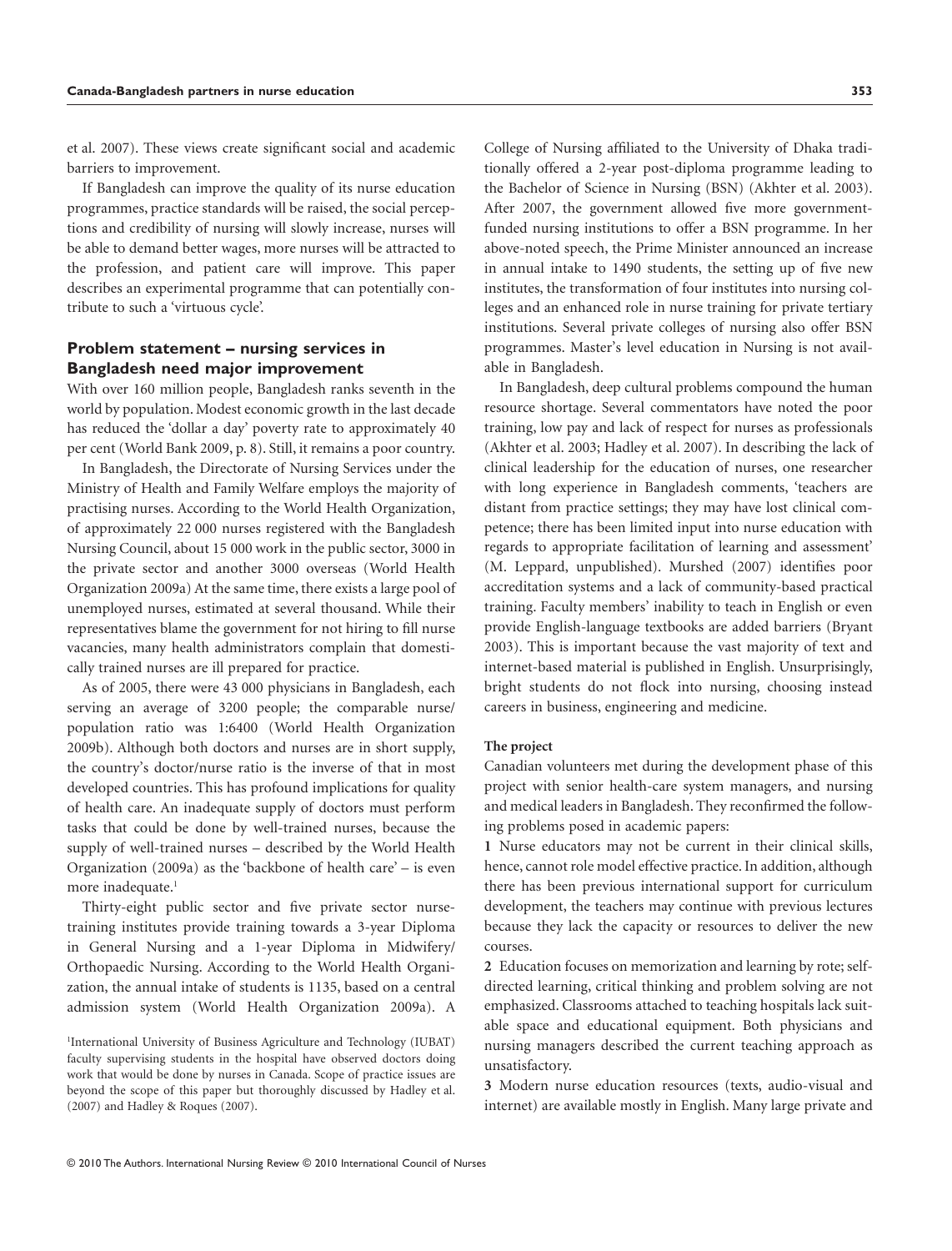non-governmental organization (NGO) hospitals in Dhaka function in English because of their mix of foreign and local staff. Yet many nurse educators and most students are not competent English language speakers.

**4** Publicly funded health-care facilities are generally appalling, lacking staff resources and supplies for both effective care and nurse education. Wealthy Bangladeshis leave the country for health services; middle-class Bangladeshis use private facilities.

**5** Hadley et al. (2007) note and we have observed the 'disconnect' between education and practice. A very simple example is the difference between what nurses say they do about Universal Precautions (i.e. hand-washing and safe disposal of needles) and what they actually do. More complex and troubling examples related to technical and ethical aspects of care are a constant discussion point for IUBAT faculty and students.

**6** The social stigma related to personal care continues to divert bright students away from nursing and generally decreases interest in academic and professional standards.

All these factors point to the complexity of professional development in a developing country setting. What seems clear, however is that investment in the supply of well trained nurses is desperately needed (Centre for Policy Dialogue 2001).

#### **Case description – the IUBAT College of nursing**

The objective of this project has been to connect Canadian nurse educators and students with Bangladeshi counterparts to deliver professional nurse education to international standards. We expect this will help strengthen nursing education and practice in several ways: by sharing with other nurse education programmes our high standard but locally adapted curriculum material; by offering professional development for our teaching hospital partners; and by producing graduates capable of highquality nursing care.

The lead organization in Canada is the Mid-Main Community Health Centre, a non-profit society that has been operating a multi-discipline health centre in a low-income Vancouver neighbourhood for two decades.The Bangladesh counterpart is IUBAT, a non-profit, private university established in 1991 (International University of Business Agriculture and Technology 2009). IUBAT offers degrees in a range of subjects (business, computer science, engineering and agriculture). It has currently 3000 students (including about thirty from other countries) and is located in Uttara, a suburb in the north of Dhaka.

In 2003, the Bangladesh Nursing Council approved the BSN curriculum at IUBAT, focusing on international standard instruction, and the initiation of the BSN teaching programme. The first IUBAT students graduated with BSN degrees in 2009. To our knowledge, they are the first Bangladesh nurses to graduate from a private university.

As of January 2010, there were about 75 students enrolled in IUBAT's BSN programme. Instruction is provided in English, the international language of professional nurse instruction. Students progress through four years of three semesters each, with lectures, clinical labs, workshops from visiting faculty, and supervised practical experience in teaching hospitals and community agencies. Other departments at IUBAT provide the students with basic courses in English, mathematics, basic science, computer science and so on. Courses have been tailored to meet language challenges and the wide range of educational backgrounds The IUBAT BSN programme has been approved by the Bangladesh Nursing Council.

The nursing college is located in a general university. The advantage is to expose nursing students to ideas from other disciplines as well as to place nursing education on a par with other university-level professional programmes. Nursing is a natural complement to the other programmes: public health aspects of engineering infrastructure; food safety and hygiene as taught in the Hospitality Program; health informatics in Computer Science courses; and hospital administration as case studies in Business courses. Although in Canada nursing has been taught in general universities and colleges for over thirty years, most nursing education in Bangladesh remains isolated in specialty programmes affiliated with teaching hospitals and based on the apprenticeship model.

Integration of the programme in a general university also has benefits at the level of faculty. The foreign (to date largely Canadian) volunteer instructors benefit from easy access to Bangladeshi colleagues in other disciplines. Moreover, the university provides a general library, audio-visual tools, spacious classrooms, a nursing lab and internet access. There are also some 'external benefits' to other IUBAT faculties that have adopted some of the nursing college teaching methods: insistence on up-to-date texts, use of electronic resources and an emphasis on critical thinking and problem-solving.

Partnerships with high-quality clinical services are essential for the students' practical learning. Although, as Canadians, we appreciate the rationale and benefits for publicly funded health care; the IUBAT College of Nursing works with private (forprofit and not-for-profit) hospitals and clinics, as well as government-run institutions. Our focus is to use clinical placements that expose students to good standards of practice. Just as important, students need to observe how strong ethical values and caring promote patient well-being.

#### **The Canadian partner**

Mid-Main Community Health Centre is well respected among health-care providers in the Vancouver region as an innovator in ambulatory health care. Some long-term volunteers and staff at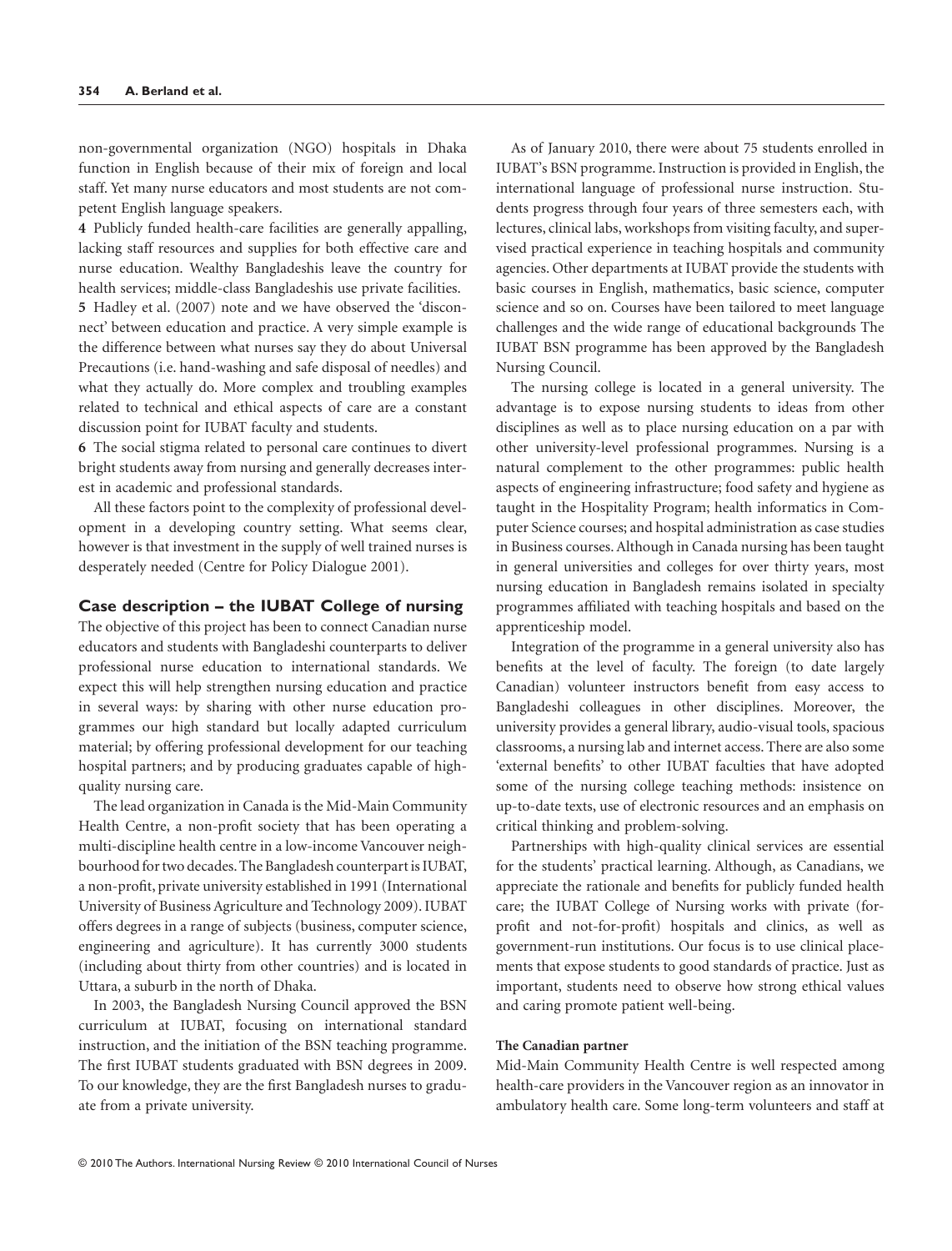Mid-Main have contributed to the IUBAT nursing college – in terms both of financial fund-raising and undertaking volunteer teaching. Other volunteers – such as nursing instructors in BC colleges and universities – have contributed to Mid-Main to cover a portion of their travel and living expenses while in Bangladesh. While at IUBAT, the professional volunteers have taught courses and developed electronic course material (lesson plans, learning activities and exercises, assignments, and examinations). In addition, international faculty provide a 'realitycheck' using their practical and educational expertise to update the programme and monitor performance.

The educational objective is to educate nurses to an international competence level so that their practice might be acceptable in any modern health-care institution. (There is no single 'international standard'; nurse-registering bodies in the West use several tests.) At the same time, the curriculum at IUBAT reflects the population health imperatives of a developing country and is consistent with objectives of the Bangladesh Ministry of Health and Family Welfare. In countries such as Bangladesh with multiple health risks and weak health infrastructure, primary health care is the priority. Thus, nursing assessment, maternal-child health, nutrition, prevention of disease, community development and health education are major components of the curriculum.

#### **Discussion and evaluation**

#### **How this project helps in Canada**

Compared with Bangladesh, there are many more nurses in Canada. Nonetheless, shortages exist in Canada in all areas of nursing practice, including faculty for nurse education. As Canadian nursing schools expand to meet domestic demand, there is increasing interest in international experience. This is so for several reasons:

#### *Clinical experience*

Many educators in Canada face difficulty in arranging appropriate practice experience for their students. The pressure of high patient acuity makes it hard to support students. Teaching and clinical work in Bangladesh enrich the range of clinical exposure for Canadian nursing instructors and students – including tropical diseases, epidemic and disaster management, and rural health care.

#### *Demand*

Students themselves are more 'internationalist' in outlook and seek overseas experience. As Berwick (2004) notes, many faculty are also looking for ways to share their knowledge more broadly and to enrich their practice with international experiences.

#### *Diversity*

As competition for top students intensifies in all fields, nursing programmes are reaching into culturally diverse communities for recruits. Similarly, patient groups served by nurses represent an ever-wider array of ethnic groups. International work broadens recruiting power and promotes cultural competence among educators.

#### **How this project helps in Bangladesh: the 'virtuous cycle'**

We mentioned above a potential virtuous cycle of improved health care arising from high quality nurse training. This programme can contribute to this cycle in several ways: Firstly, there is a growing demand for well-trained nurses by new private hospitals. Several have recently opened with high standards and wages up to US\$500 per month, three times higher than the government rates. Some of these hospitals currently rely on foreign nurses, but would prefer well-trained Bangladeshis.

Globally, there is a huge and growing demand for nurses. All else being equal, emigration of scarce health-care providers is not beneficial to Bangladesh. However, all else is not equal. As Aminuzamman (2007) notes, the economy of Bangladesh is already highly dependent on remittances from workers abroad. As Bryant (2003) discusses, successful overseas placements raise the status of nursing. Despite emigration, many nurses trained to international standards can be expected to stay in-country, and others to return from overseas because of family and cultural concerns. Gradually the increasing benefit of international skills both at home and abroad can be expected to raise the status of nursing as a profession.

Finally, the project has relied on 10–15 Canadian nurses and nurse educators annually volunteering to teach. In addition to their academic and practical expertise, their presence provides credible role models as to how nurses are viewed globally. They also provide professional development workshops for our teaching hospital partners, thereby providing leadership and continuing education, which is otherwise almost non-existent.

## **Formative evaluation – critical success factors**

#### **An emphasis on networking**

This project is not restricted to one Canadian and one Bangladeshi educational institution. Within Canada, we have drawn on volunteers from several nurse education institutes in addition to professionals in the Mid-Main network. Without networking, we would have been unable to attract a sufficient number of qualified volunteer instructors. Within Bangladesh, we have undertaken a range of professional development and network-building activities beyond IUBAT.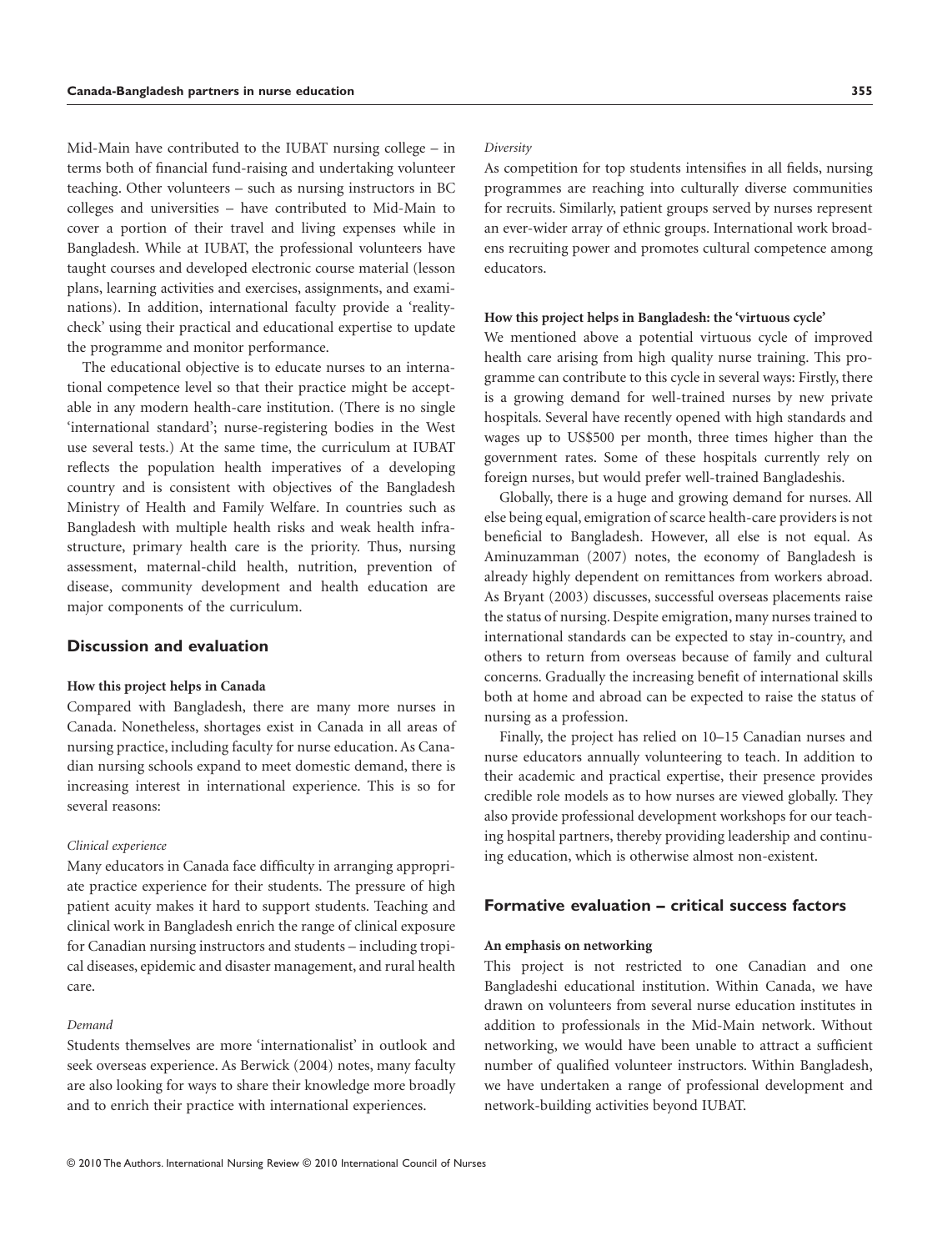#### **Exportable programme design**

Courses prepared for this nursing programme are aimed at ESL learners in developing countries. The entire programme could be adapted for other international settings. By developing these materials in electronic format, we facilitate distance support from Western volunteers and link into international curriculumbuilding efforts. In time, the electronic library of course materials can be a resource that can be shared and adapted to other low-income countries.

#### **Building sustainable capacity within IUBAT**

We have emphasized knowledge transfer in all aspects of our work. For instance, we develop all courses digitally with lessons, assignments, examinations and learning resources available in electronic format that can be shared among faculty across the globe. For a start-up programme like this, electronic transfer of information is essential. Digital lessons allow flexibility and rapid updating as well as modification to improve learning strategies. Although this may seem commonplace, in the Bangladesh context it represents an important innovation.

Sustainability demands a human-resource strategy. Our goal by 2012 is to recruit and train ten Bangladeshi nurse educators to fill the faculty positions in the nursing programme at IUBAT. This will most likely require a train-the-trainer approach since local faculty with appropriate qualifications are scarce. Our teaching hospital partners face the problem of scarce faculty equally. They also want to upgrade their nursing staff capabilities.

Maintaining momentum for pilot projects is often a major concern. Naturally we need to ensure that our volunteers' energy and financial support persist. We look forward to a strengthening of the 'virtuous cycle' within the Bangladesh health system. We are seeking bridging financial support from the Canadian International Development Agency (CIDA), but in the medium term the programme must become more self-financing, from some combination of tuition plus hopefully some Government of Bangladesh support. Still, much uncertainty surrounds the project's future.

#### **Lessons learned**

## **All instruction requires significant attention to the special needs of ESL learners and the Bangladesh context.**

English is one of the official languages of Bangladesh and English medium instruction is highly valued. It is important for nursing studies because very few textbooks have been translated into Bangla. This is because a 'vicious circle' – the low status of nursing as a profession - has meant little demand for international standard material for nursing education. IUBAT is an English-medium university because of the international faculty and student body. English language instruction is incorporated with gradually increasing complexity into all basic science and nursing courses, as well as dedicated English courses. We begin with classes requiring only basic English skills; vocabulary becomes more challenging as students progress. Extra tutoring in sciences and study skills supports promising students with weaker basic education. As students master English, they become more adventurous in web-based learning, which has the additional benefit of increasing exposure to positive global nursing role models and reinforcing self-confidence.

## **Building self-esteem and a caring attitude are essential to nursing skills**

These elements are important in any nursing programme but they are more important given the social stigma surrounding nursing in Bangladesh. Course material has been developed specifically to help students manage stress and cope with 'heckling' from fellow students. The theme of 'pride of profession' has been threaded throughout all courses. Before the introduction of this content, 50 per cent of new registrants in nursing switched to other faculties because of pressure from students in other disciplines. With increased emphasis on self-esteem and the importance of their role as new leaders in nursing, retention has been nearly 100 per cent and more students with stronger educational backgrounds have registered in the BSN programme. In this context, international nursing faculty have been invaluable in providing role models for the nursing students and in helping to change negative attitudes towards nursing among the university faculty and students.

## **Critical thinking is essential to increasing skills**

The difficulties in making the transition from rote learning to problem-based learning are not unique to Bangladesh (Young & Maxwell 2007, p. 5). Obviously, without critical thinking skills nursing students do not cope well with case study problems and have difficulty in the assessment and evaluation components of practice. In Bangladesh, cultural traditions of subservience to elders and authority figures increase the challenge of developing critical thinking. Building self-esteem dramatically increases the students' willingness to trust their critical thinking abilities. Course material dedicated to analysis and extraction of key information from a variety of resources has been introduced into the curriculum to help students analyze and evaluate. Material emphasizes problems or situations related to South Asia. Reflective journaling has also been effective in this area (Simpson & Courtney, 2007).

## **Large-scale impact requires a focus on developing and recruiting leaders**

A small project, especially one that focuses on an 'elite' cohort, cannot achieve much impact unless it can 'punch above its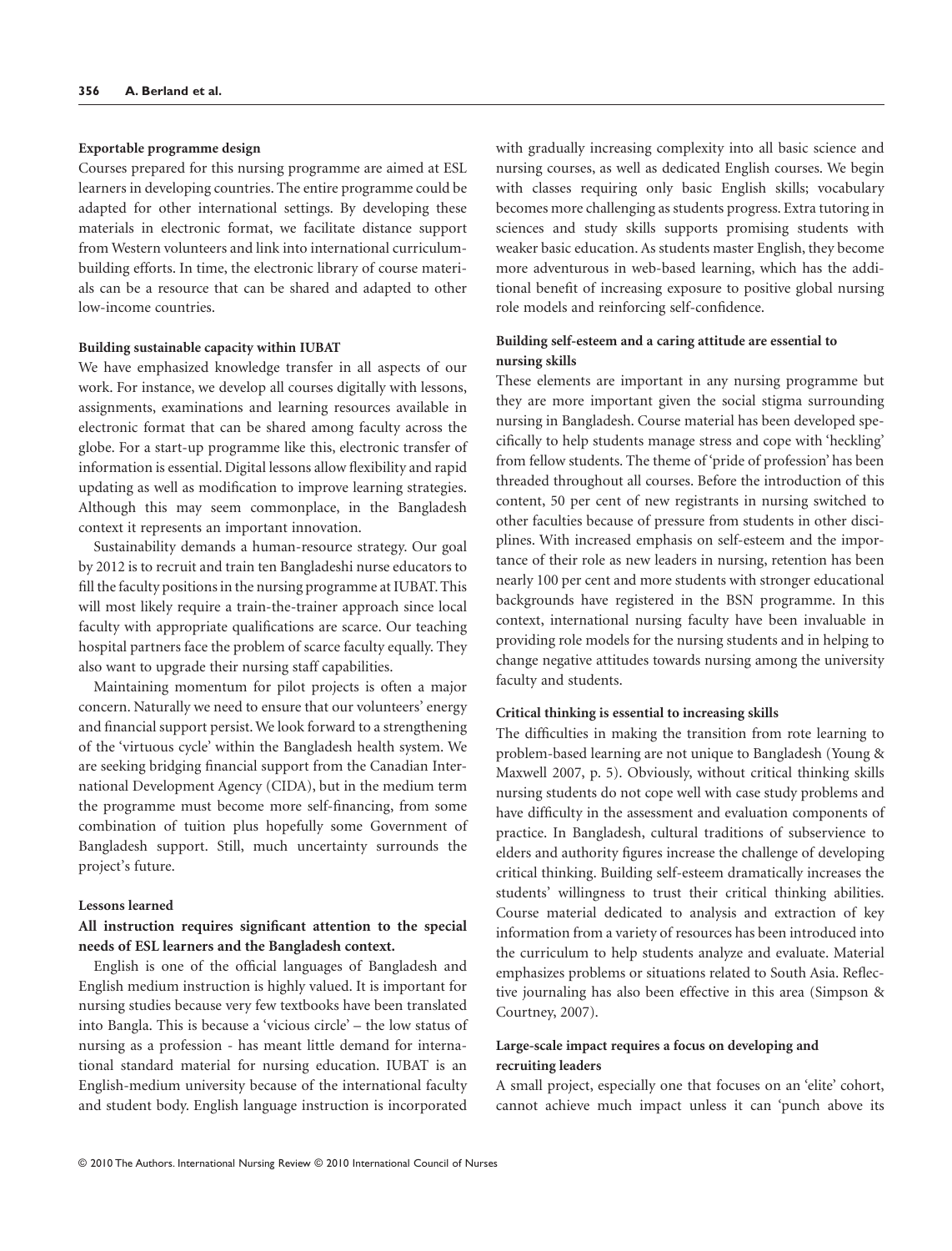weight' by influencing those in other institutions who share the goal of quality nurse instruction; hence, the focus on leadership development, knowledge transfer and local capacity. We are preparing nurses who can be the future nurse leaders in Bangladesh in partnership with collaborating hospitals and in-country agencies. We expect our students to assume, over time, leadership roles in practice, education, administration and research. We have been encouraged in this view by development officials in the country as well as by our network of practising nurses. As a spin-off from our main activities, we have also provided leadership development workshops for registered nurses already working in the system.

#### **Support from local NGOs is essential**

Previous government-to-government efforts to improve nursing education in Bangladesh have suffered from weak public sector managerial capacity. Recommended improvements such as training of individual educators and curriculum revisions were not sustainable once the donor funding ended. We recognize this problem and have attempted to work primarily with a network of high quality NGOs, such as the respected International Centre for Diarrhoeal Disease Research, Bangladesh (ICDDR, B 2009).

## **Innovative projects are useful to test and demonstrate new approaches**

In Bangladesh and elsewhere, the major donor countries have adopted so-called sector-wide approaches in health and education, coordinated with the relevant government ministries. These may afford genuine advantages over uncoordinated individual donor programming (Martinez, 2008). However, as Angers (2000) and others note, their very scale can discourage entrepreneurial innovation, particularly in the context of weak governance. Experimental 'pathfinder' projects are often necessary to overcome the rigidities inherent in government-to-government programming.

#### **Next steps for scaling-up and dissemination**

A number of related initiatives could emerge from this project, depending on the needs and interests of collaborating partners:

**1** Mechanisms to support networking

Many Canadian nursing education institutions conduct international projects; various western NGOs support educational projects overseas. More collaboration between these organizations could lead to better resources available for all, better linkages with ethnic communities in Canada, better opportunities for students and overseas partners. The following points illustrate possible activities. However, it would be helpful to create a forum (virtual or in conference) to explore mutual aid and synergistic approaches.

### **2** Opportunities to share freely available resources

In developing the IUBAT nursing programme, we have borrowed heavily from others' work. The Internet abounds with teaching materials such as syllabi, lesson plans, teaching resources and assessment materials. Our challenge has been to adapt and bundle these elements into a coherent academic programme suitable for Bangladesh. We would suggest several ways to disseminate this bundling capability more widely. For instance, guidelines on collaborative curriculum development would be helpful. Guidance for local faculty development and evaluation requires culturally sensitive skills. Similarly, shared programme proposals, policies and programme evaluation reports could help reduce duplication of effort. Our long-term goal is to develop an electronic library of materials to support ESL nursing education. We would like to see this freely available to other non-profit educational efforts.

## **3 Support for quality assurance and accreditation activities from an appropriate advisory group**

International projects often run on the energy of a few dedicated individuals. An advisory group composed of professionals in the donor country (e.g. Canada) and host country (e.g. Bangladesh) would assure quick access to peer review. Another useful activity of the advisory group would be to develop accreditation guidelines.

**4 Long-term research about the impact of this project**

Evidence-informed practice is imperative. We have begun to investigate funding support for a longitudinal study of IUBAT College of Nursing graduates regarding their employment, tendency to emigrate and career progression.

#### **Conclusion**

Many problems affect nursing practice in Bangladesh. Low professional status, understaffing and weak education are compounded by poor working conditions and standards. Such complex problems cannot be solved easily. Examples of better practice do exist however. If these can be strengthened they may serve to demonstrate necessary improvements and a way forward.

While large-scale change requires government and external support, small-scale independent projects play an important role by modelling new ways of working. Their lean budgets are a strength as well as limitation. Lack of money can encourage ingenuity and resilience. Lessons learned about barriers and facilitators in pilot projects can aid more ambitious developments. Once proven, the methods can be scaled up and more widely disseminated.

In the case described in this paper, the key lessons show that attending to the context of the educational programme has been as important as the content. External support has been a critical